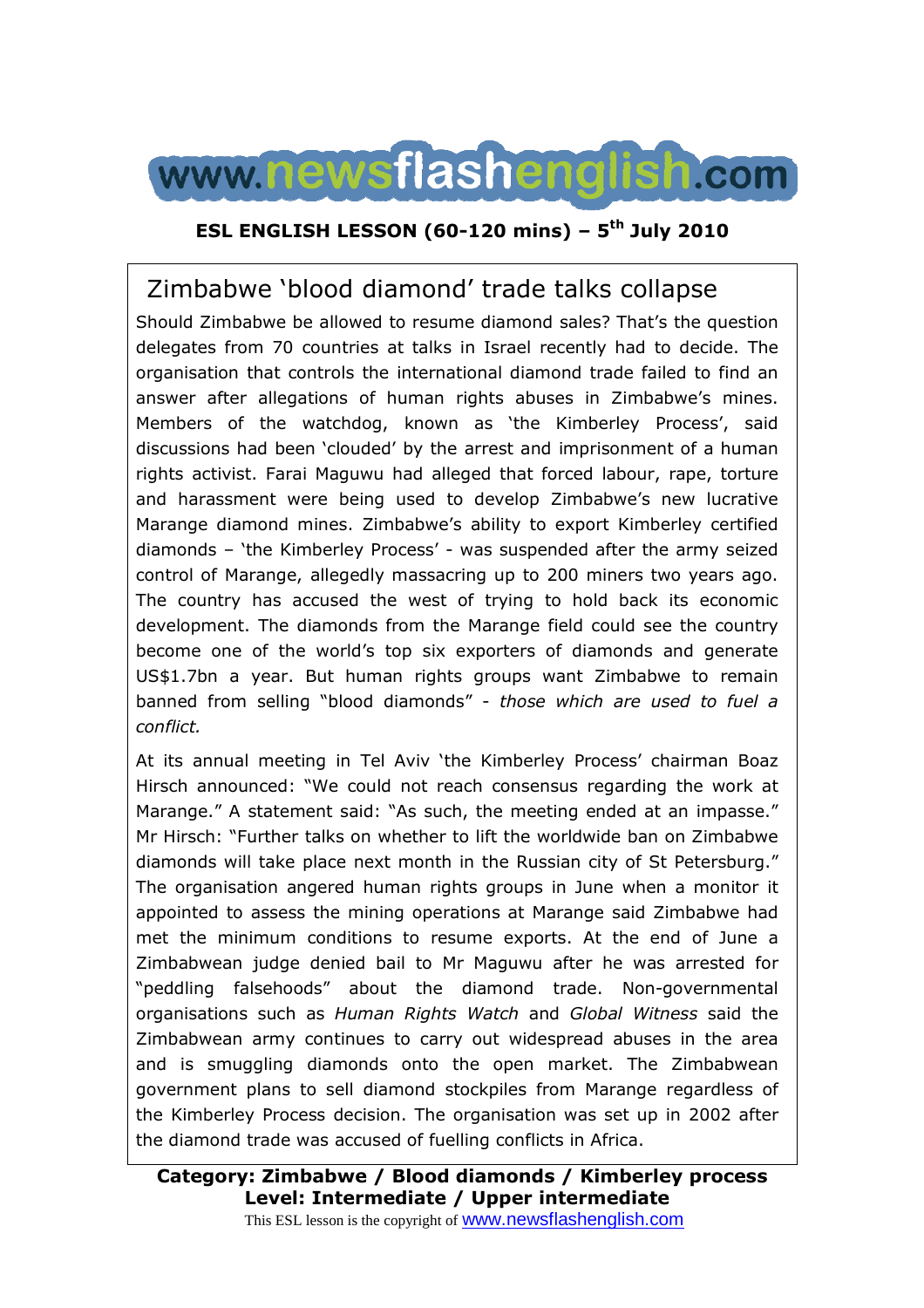### Zimbabwe 'blood diamond' trade talks collapse – *5 th July 2010* **FXFRCISES**

1. Blood diamonds: Briefly, what three things do you know about blood diamonds? Go round the room swapping details.

2. Geography: Zimbabwe: Where is Zimbabwe? What is its capital? What countries surround it? Who is its President? Who is its Prime Minister? Draw a map on the board then **look on Google maps** to help you.

3. Dictation: The teacher will read four to six lines of the article slowly and clearly. Students will write down what they hear. The teacher will repeat the passage slowly again. Self-correct your work from page one - filling in spaces and correcting mistakes. Be honest with yourself on the number of errors. Advise the teacher of your total number of errors. Less than five is very good. Ten is acceptable. Any more is room for improvement! More than twenty - we need to do some work!

4. Reading: The students should now read the article aloud, swapping readers every paragraph.

5. Vocabulary: Students should now look through the article and underline any vocabulary they do not know. Look in dictionaries. Discuss and help each other out. The teacher will go through and explain any unknown words or phrases.

6. The article: Students should look through the article with the teacher.

- a) What is the article about?
- b) What do you think about the article?
- c) **What's the latest on this story?**
- d) **What is 'the Kimberley Process'?**

7. Let's think: Diamonds and music: In *pairs/ groups* think of as many songs or artists with the word *diamond* in them. Write your findings on the board.

8. Diamonds are a girl's best friend v Diamonds are forever! Marylyn Monroe thinks 'Diamonds are a girl's best friend'. But according to Shirley Bassey 'Diamonds are forever'. Which song is better and why? Listen and watch for a minute or so to both songs. Then think of three things about each artist/song. Marylyn Monroe: http://www.youtube.com/watch?v=nZtGybjFjOU Shirley Bassey:- http://www.youtube.com/watch?v=doAy4Ivcidg&NR=1

9. Let's discuss: Diamonds are a girl's best friend & Diamonds are forever! After listening/watching the songs in pairs discuss the following:-

| Diamonds are a girl's best friend |
|-----------------------------------|
| Diamonds are forever              |

Think of at least three things about each song title. Are they true? **The teacher** will choose some pairs to tell their stories in front of the class.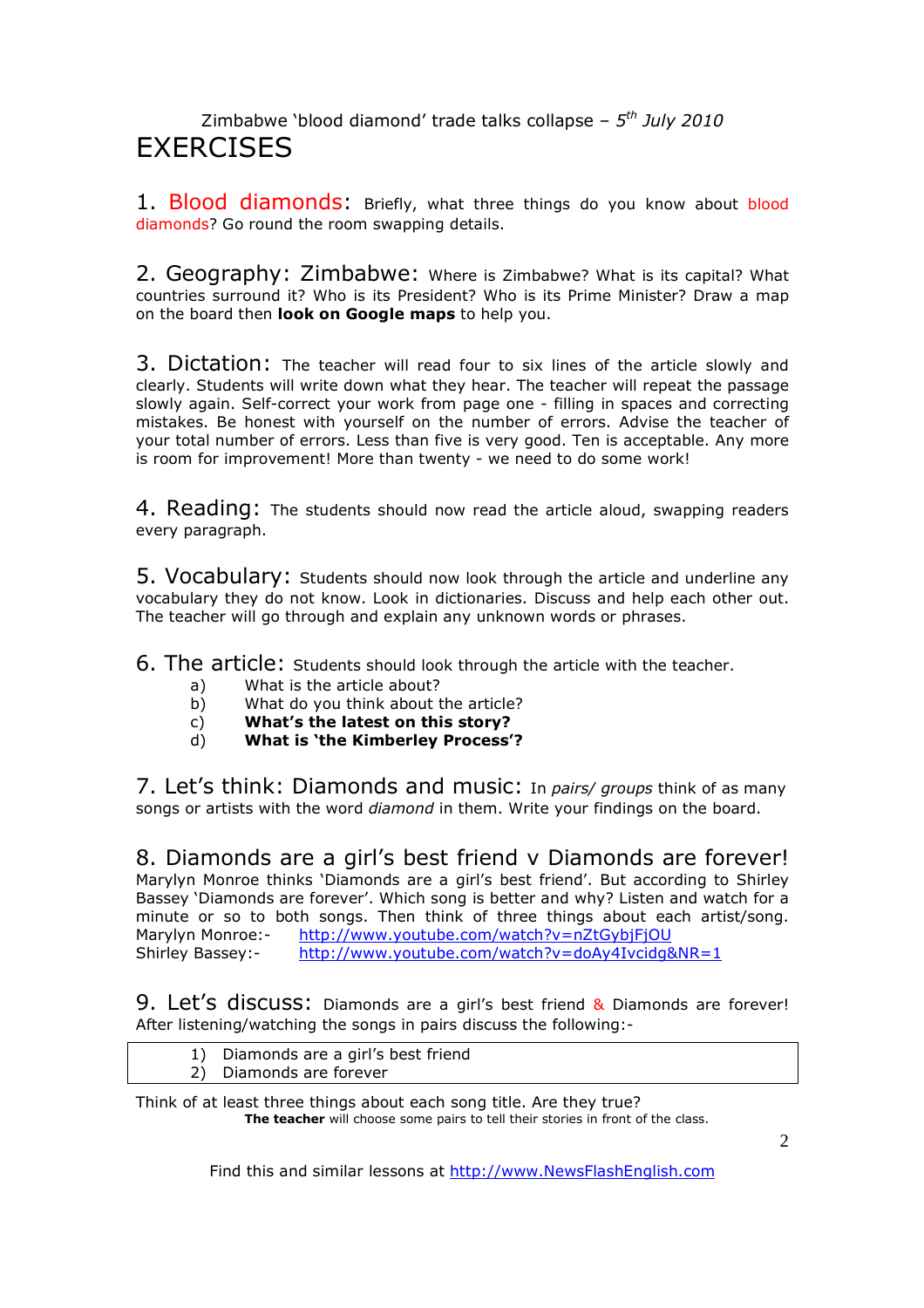Zimbabwe 'blood diamond' trade talks collapse – *5 th July 2010* 10. 'Diamonds from Sierra Leone': Kanye West: As a class watch

about a minute or so of the following link from YouTube: 'Diamonds from Sierra Leone' sung by Kanye West: http://www.youtube.com/watch?v=92FCRmggNqQ. The teacher will then go round the class discussing what you have seen. What do you think about the video?

11. Let's think! Swap partners. With your new partner on the board think of as many uses for *'diamonds'* as you can. Write them on the board. *One-two minutes.* Compare with other teams. Using your words compile a short dialogue together.

12. Let's talk! In a pub: *In pairs:* Imagine you are in a pub. The conversation gets onto **Blood diamonds**. Discuss. *5-minutes.* 

13. Let's do 'The Article Quiz': Have the students quiz each other in pairs. They score a point for each correct answer and half a point each time they have to look at the article for help. See who can get the highest score!

### **Student A**

- 1) How many countries were at the diamond talks?
- 2) Which country was the annual meeting held in?
- 3) Name the non-governmental organisations.
- 4) What did the Zimbabwean judge say?
- 5) What year was 'the Kimberley Process' set up? **Student B**
- 1) Who has been imprisoned? Why?
- 2) How many miners were massacred by the Zimbabwean army?<br>3) What do the human rights group want?
- What do the human rights group want?
- 4) Name the diamond field in question.
- 5) What did Mr Hirsch announce?

14. Annual meeting Kimberley Process Tel Aviv: In pairs/groups. Look at the list below. Each person chooses to be one of the following people before, during and after the recent annual meeting in Tel Aviv, Israel, of 'the Kimberley Process' delegates. Create a short story about it. Tell it to your partner/group. Try to make it interesting! Students try to interlink student storylines!

| 1 Chairman Boaz Hirsch     | 3 Belgium diamond dealer       |
|----------------------------|--------------------------------|
| 2 Investigative journalist | 4 Zimbabwe government minister |

**The teacher** will choose some pairs to tell their stories in front of the class.

15. Let's write! An e-mail: Write and send a 200 word e-mail to your teacher about: **Blood diamonds**. Your e-mail can be read out in class.

16. Sentence starters: Finish these sentence starters. Correct your mistakes. Compare what other people have written.

- a) 'Blood diamonds' \_\_\_\_\_\_\_\_\_\_\_\_\_\_\_\_\_\_\_\_\_\_\_\_\_\_\_\_\_\_\_\_\_\_\_\_\_\_\_\_\_\_\_\_\_\_\_\_
- b) Zimbabwe **but allowers**
- c) Diamonds \_\_\_\_\_\_\_\_\_\_\_\_\_\_\_\_\_\_\_\_\_\_\_\_\_\_\_\_\_\_\_\_\_\_\_\_\_\_\_\_\_\_\_\_\_\_\_\_\_\_\_\_\_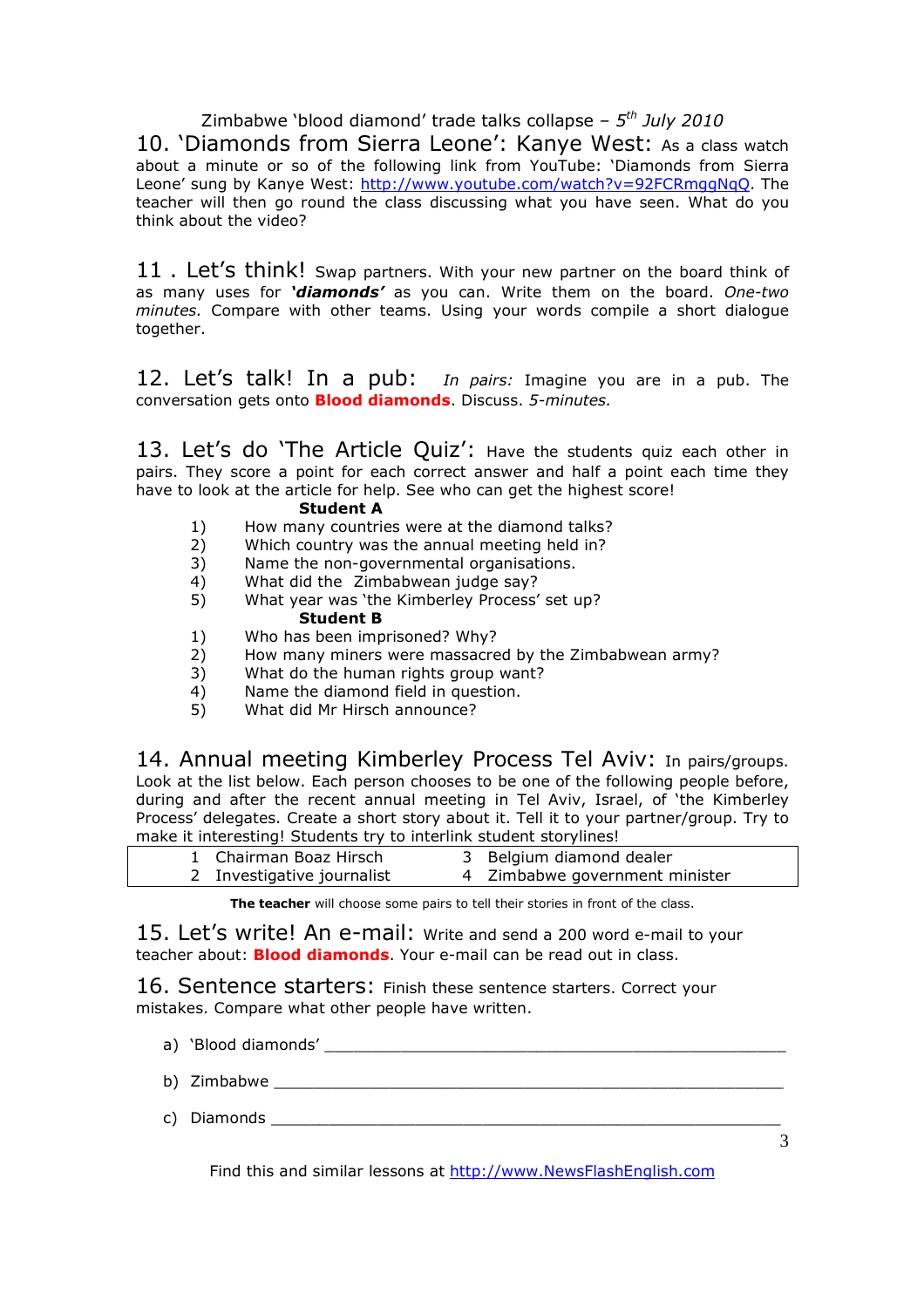### Zimbabwe 'blood diamond' trade talks collapse – *5 th July 2010* DISCUSSION

#### **Student A questions**

- 1) Did the headline make you want to read the article?<br>2) What can the UN do about stopping Zimbabwe's bloc
- What can the UN do about stopping Zimbabwe's blood diamond exports?
- 3) Would you buy a blood diamond? Why? Why not?
- 4) Would you like to go to Zimbabwe? Why? Why not?<br>5) Would you like to visit a diamond mine? Why? Why
- 5) Would you like to visit a diamond mine? Why? Why not?
- 6) Would you like to work in a diamond mine? Why? Why not?
- 7) What do you think of the forced labour, rape, torture and harassment going on in the Zimbabwean diamond mine?
- 8) Aren't the illegal blood diamonds from this Zimbabwean diamond mine simply propping up the Zimbabwean regime of Robert Mugabe?
- 9) Do the representatives in 'the Kimberley Process' actually care about what's going on in the Zimbabwean diamond mine? After all, they're loosing money aren't they?
- 10) How does this story differ from others e.g. like what happened in Sierra Leone?

#### **Student B questions**

- 1) 'Diamonds are forever' was the movie title of which famous spy starring who as the spy?
- 2) What was the name of the movie about blood diamonds?
- 3) Do you have any diamonds?
- 4) What do you think of 'the Kimberley Process'?<br>5) Do diamond dealers care about where diamon
- 5) Do diamond dealers care about where diamonds come from?
- 6) What do you think of the shocking conditions diamond workers in Zimbabwe are enduring?
- 7) What do you think of the human rights activist Farai Maguwu?
- 8) Why is Zimbabwe being allowed to get away with selling blood diamonds?
- 9) Isn't 'the Kimberley Process' just a farce?
- 10) Did you like this discussion?

# SPEAKING

### Let's debate! Blood diamonds

### *Allow 10-20 minutes – As a class / small groups / pairs / 1 to 1*

Debate the following:-

Blood diamonds – 'The Kimberley Process'

The teacher can moderate the session.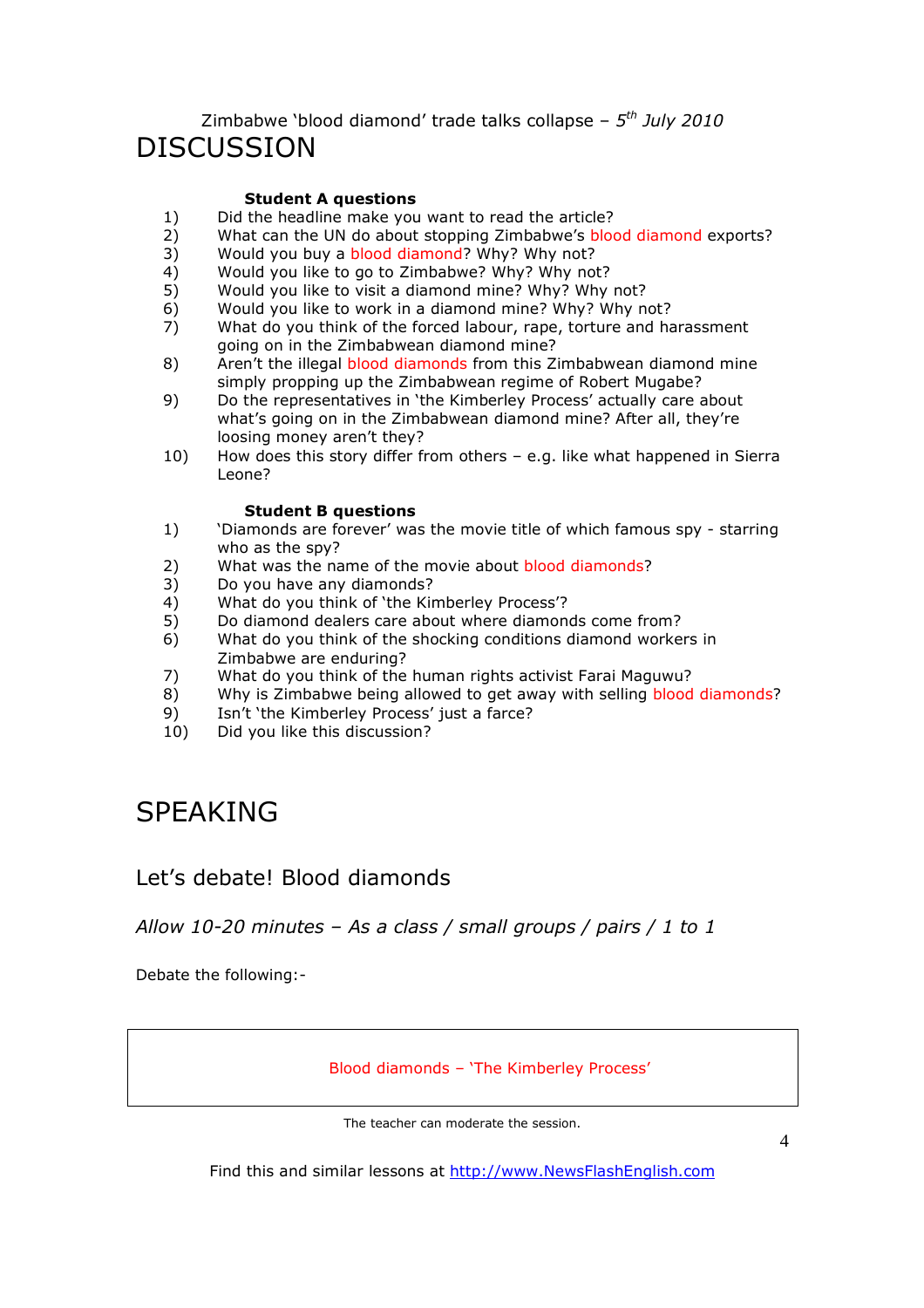## Zimbabwe 'blood diamond' trade talks collapse – *5 th July 2010* GAP FILL: READING

Put the words into the gaps in the text.

Should Zimbabwe be allowed to resume diamond sales? That's the question delegates from 70 countries at talks in Israel recently had to decide. The organisation that controls the international (1)\_\_\_\_\_ trade failed to find an answer after allegations of human rights abuses in Zimbabwe's mines. Members of the watchdog, known as 'the Kimberley Process', said discussions had been 'clouded' by the arrest and imprisonment of a human rights (2)\_\_\_\_\_. Farai Maguwu had alleged that forced labour, (3) \_\_\_\_\_ , torture and harassment were being used to develop Zimbabwe's new lucrative Marange diamond (4)\_\_\_\_\_\_. Zimbabwe's ability to export Kimberley certified diamonds – 'the Kimberley Process' - was (5) after the army seized control of Marange, allegedly massacring up to 200 miners two years ago. The country has accused the west of trying to hold back its economic development. The diamonds from the Marange field could see the country become one of the world's top six (6)\_\_\_\_\_ of diamonds and generate US\$1.7bn a year. But human rights groups want Zimbabwe to remain banned from selling "(7)\_\_\_\_ diamonds" *- those which are used to fuel a (8)\_\_\_\_\_. mines activist blood conflict suspended exporters rape diamond*

At its annual meeting in Tel Aviv 'the Kimberley Process' chairman Boaz Hirsch announced: "We could not reach (1)\_\_\_\_\_ regarding the work at Marange." A (2)\_\_\_\_\_ said: "As such, the meeting ended at an impasse." Mr Hirsch: "Further talks on whether to lift the worldwide ban on Zimbabwe diamonds will take place next month in the Russian city of St Petersburg." The organisation angered human rights groups in June when a  $(3)$  it appointed to  $(4)$  the mining operations at Marange said Zimbabwe had met the minimum conditions to resume exports. At the end of June a Zimbabwean judge denied bail to Mr Maguwu after he was arrested for "peddling (5)\_\_\_\_\_\_" about the diamond trade. Non-governmental organisations such as *Human Rights Watch* and *Global Witness* said the Zimbabwean (6)\_\_\_\_\_ continues to carry out widespread (7) in the area and is (8)\_\_\_\_\_ diamonds onto the open market. The Zimbabwean government plans to sell diamond stockpiles from Marange regardless of the Kimberley Process decision. The organisation was set up in 2002 after the diamond trade was accused of fuelling conflicts in Africa. *falsehoods assess monitor abuses smuggling army statement consensus*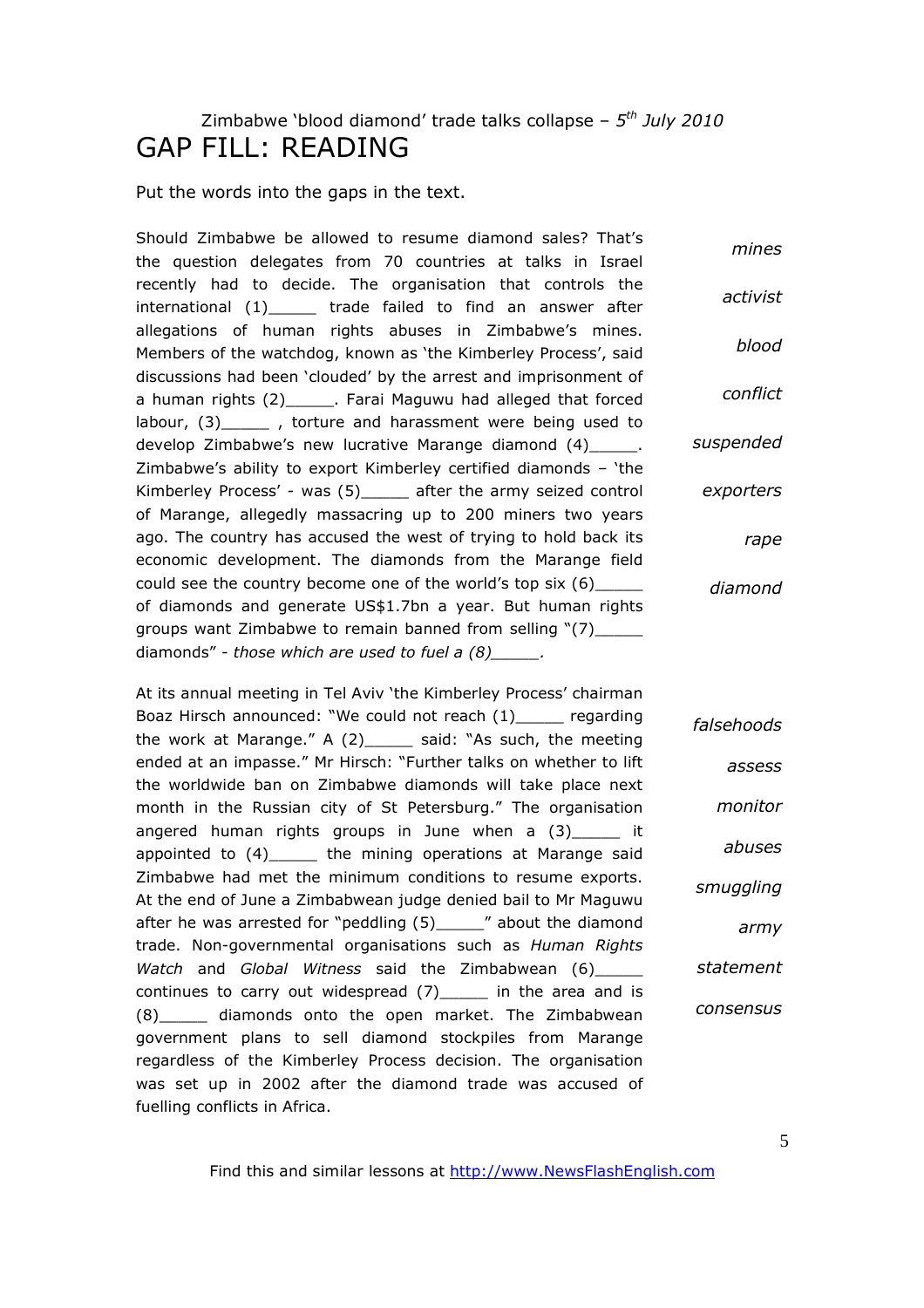## Zimbabwe 'blood diamond' trade talks collapse – *5 th July 2010* GAP FILL: LISTENING

*Listen and fill in the spaces.* 

# Zimbabwe 'blood diamond' trade talks collapse

Should Zimbabwe \_\_\_\_\_\_\_\_\_\_\_\_\_\_\_\_\_\_\_\_\_ diamond sales? That's the question delegates from 70 countries at talks in Israel recently had to decide. The organisation that controls the international diamond trade failed to find an answer after allegations of **Exercise 20** in Zimbabwe's mines. Members of the watchdog, known as 'the Kimberley Process', said discussions had been 'clouded' by the arrest and imprisonment of a human rights activist. Farai Maguwu had alleged that forced labour, rape, were being used to develop Zimbabwe's new lucrative Marange diamond mines. Zimbabwe's ability to export Kimberley certified diamonds – 'the Kimberley Process' - was suspended after the \_\_\_\_\_\_\_\_\_\_\_\_\_\_\_\_\_\_\_ of Marange, allegedly massacring up to 200 miners two years ago. The country has accused the west of its economic development. The diamonds from the Marange field could see the country become one of the world's top six exporters of diamonds and generate US\$1.7bn a year. But human rights groups want Zimbabwe to remain banned from selling "blood diamonds"  *those which are used \_\_\_\_\_\_\_\_\_\_\_\_\_\_\_\_\_\_.* 

At its annual meeting in Tel Aviv \_\_\_\_\_\_\_\_\_\_\_\_\_\_\_\_\_\_\_\_\_ chairman Boaz Hirsch announced: "We could not reach consensus regarding the work at Marange." A statement said: "As such, etc. and an impasse." Mr Hirsch: "Further talks on whether to lift the worldwide ban on Zimbabwe diamonds will take place next month in the Russian city of St Petersburg." The organisation angered human rights groups in June when a monitor it appointed to assess the mining operations at Marange said Zimbabwe had met the minimum conditions to resume exports. Zimbabwean judge denied bail to Mr Maguwu after he was arrested for "peddling falsehoods" about the diamond trade. Non-governmental organisations such as *Human Rights Watch* and *Global Witness* said the Zimbabwean army continues to carry out widespread abuses in the area and is smuggling diamonds and is smuggling diamonds government plans to sell diamond stockpiles from Marange regardless of the Kimberley Process decision. The organisation was set up in 2002 after the diamond trade was accused of \_\_\_\_\_\_\_\_\_\_\_\_\_\_\_\_\_\_ Africa.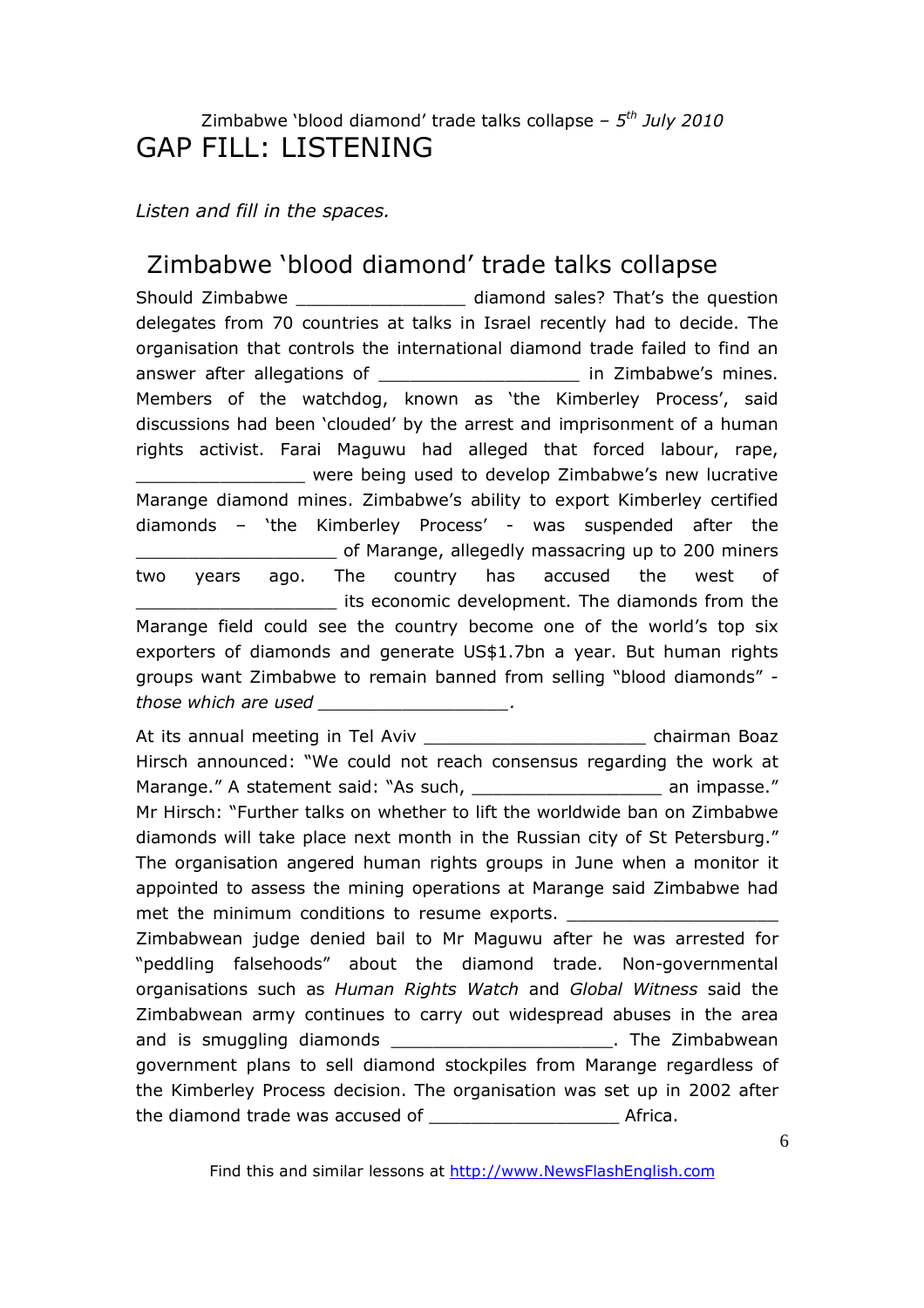### Zimbabwe 'blood diamond' trade talks collapse – *5 th July 2010* GRAMMAR

Put the words into the gaps in the text.

(1) Zimbabwe be allowed to resume diamond sales? That's the question delegates (2) 70 countries at talks in Israel recently had to decide. The organisation (3) controls the international diamond trade failed to find an answer (4)\_\_ allegations of human rights abuses in Zimbabwe's mines. Members of the watchdog, known as 'the Kimberley Process', said discussions had been 'clouded' by the arrest and imprisonment of a human rights activist. Farai Maguwu had alleged that forced labour, rape, torture and harassment were being used to develop Zimbabwe's new lucrative Marange diamond mines. Zimbabwe's ability to export Kimberley certified diamonds – 'the Kimberley Process' was suspended after the army seized control of Marange, allegedly massacring up to 200 miners two years ago. The country has accused the west of trying to hold back its economic development. The diamonds from the Marange field (5) see the country become one of the world's top six exporters of diamonds and generate US\$1.7bn a year. (6) human rights groups want Zimbabwe to remain banned from selling "blood diamonds" *- (7)\_\_ (8)\_\_ are used to fuel a conflict. which those should from could after that but*

At (1) annual meeting in Tel Aviv 'the Kimberley Process' chairman Boaz Hirsch announced: "(2)\_\_ could not reach consensus regarding the work at Marange." A statement said: "(3) such, the meeting ended at an impasse." Mr Hirsch: "Further talks on whether to lift (4)\_\_ worldwide ban on Zimbabwe diamonds will take place next month in the Russian city of St Petersburg." The organisation angered human rights groups in June when (5) monitor it appointed to assess the mining operations at Marange said Zimbabwe had met the minimum conditions to resume exports. (6) the end of June a Zimbabwean judge denied bail to Mr Maguwu after he was arrested for "peddling falsehoods" about the diamond trade. Nongovernmental organisations such as *Human Rights Watch* and *Global Witness* said the Zimbabwean army continues to carry out widespread abuses in the area  $(7)$  is smuggling diamonds onto the open market. The Zimbabwean government plans to sell diamond stockpiles from Marange regardless (8)\_\_ the Kimberley Process decision. The organisation was set up in 2002 after the diamond trade was accused of fuelling conflicts in Africa. *of we as at and the its*

*a*